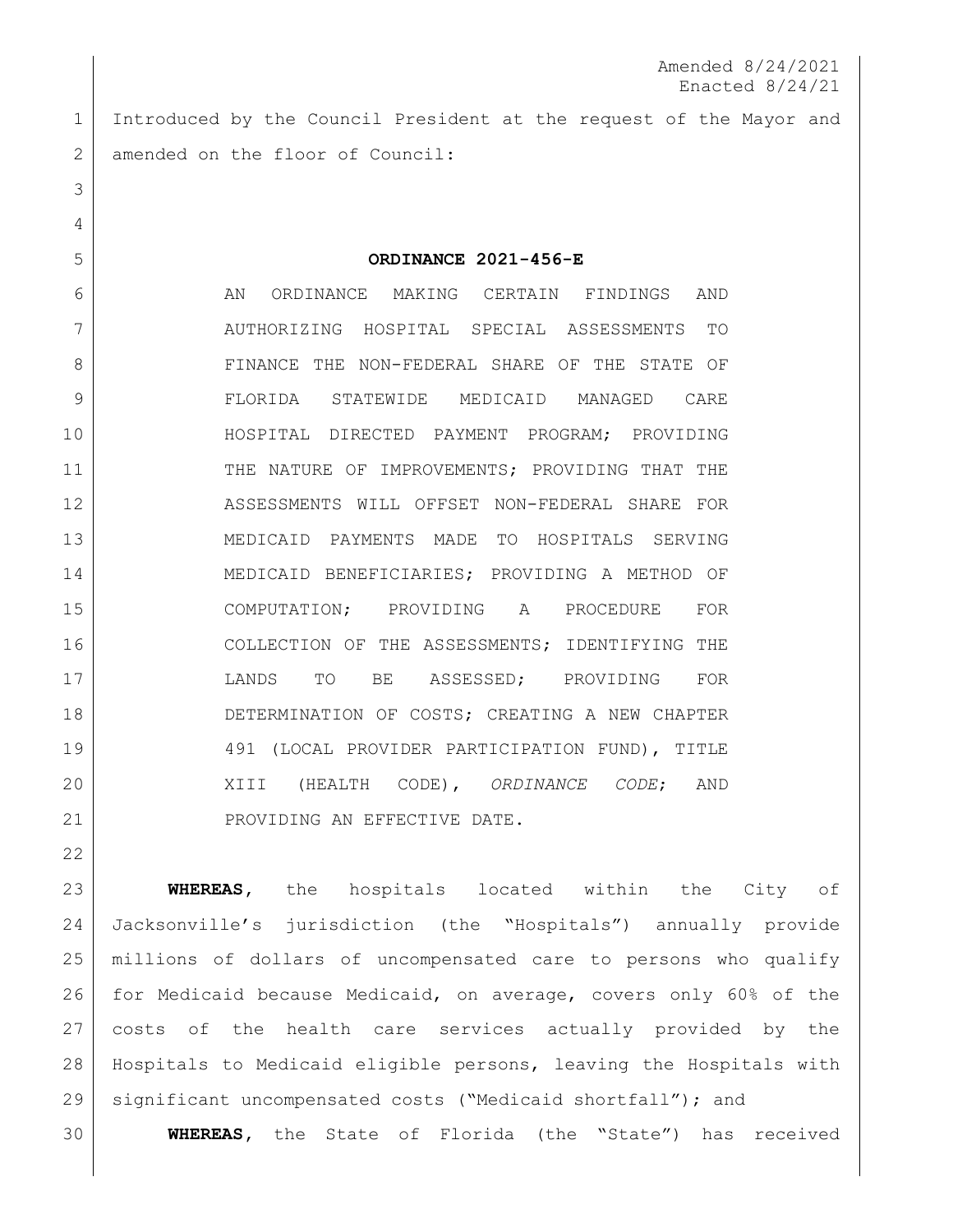federal authority to establish the Statewide Medicaid Managed Care Hospital Directed Payment Program (the "DPP") to offset Medicaid shortfalls for hospitals statewide and to improve the quality of care provided to Florida's Medicaid population; and

 **WHEREAS,** the impacted Hospitals have asked the City of Jacksonville to impose a special assessment upon certain real property owned by the Hospitals to help finance the non-federal share of the State's Medicaid program to improve the quality of care provided to Florida's Medicaid population; and

 **WHEREAS,** the only properties to be assessed are the real property sites of such Florida Agency for Health Care Administration licensed Hospitals, as defined in Fla. Stat. 395.002(12), located in the jurisdictional limits of the City of 14 Jacksonville; and

 **WHEREAS,** the City of Jacksonville recognizes that one or more Hospitals within the City of Jacksonville's boundaries may be located upon real property leased from governmental entities and that such Hospitals may be assessed because courts do not make distinctions on the application of assessments based on property interests but rather on the distinction of the classifications of 21 real property being assessed; and

 **WHEREAS,** funding raised by the City of Jacksonville hospital special assessment will, through intergovernmental transfers ("IGTs") consistent with federal guidelines, support additional funding for Medicaid payments to Hospitals to address the Medicaid 26 shortfall; and

 **WHEREAS,** the City of Jacksonville acknowledges that the Hospital properties assessed will receive a direct, special and particular benefit from the assessment as a result of the above-described additional funding provided to said Hospitals; and

**WHEREAS,** the City of Jacksonville has determined that a

 $-2 -$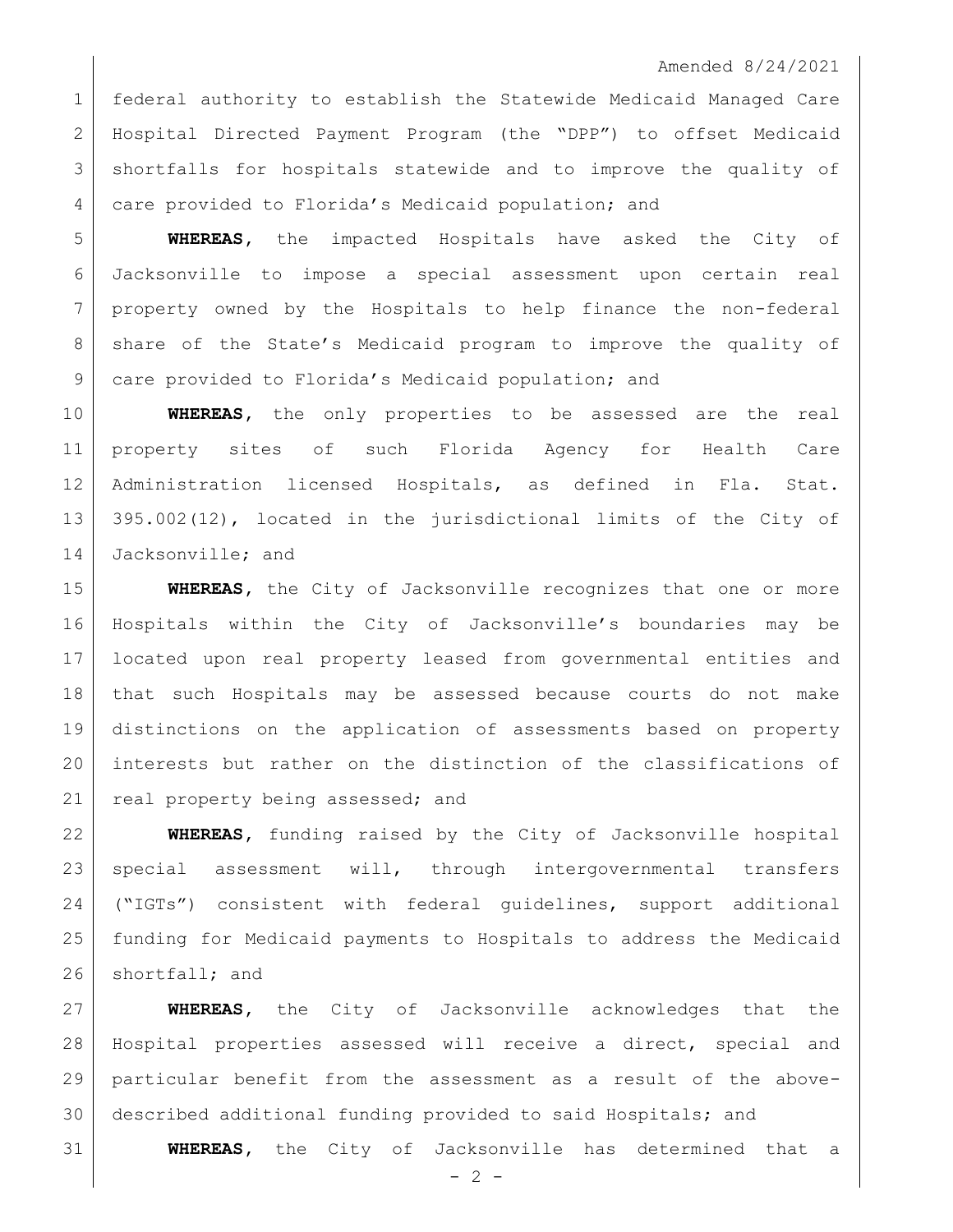logical relationship exists between the medical services provided by the Hospitals, which will be supported by the special assessment, and the special and particular benefit to the real 4 property of the Hospitals; and

 **WHEREAS,** the City of Jacksonville has an interest in promoting access to health care for its low-income and under-insured 7 residents; and

 **WHEREAS,** leveraging additional federal support through the above-described IGTs to fund payments to the Hospitals for health care services provided to Medicaid eligible persons directly and specifically benefits the Hospitals' properties and supports their 12 | continued ability to provide those services; and

 **WHEREAS,** imposing an assessment limited to Hospital properties to help fund the provision of Medicaid services and the achievement of certain quality standards by the Hospitals to residents of the City of Jacksonville is a valid public purpose that benefits the health, safety, and welfare of the citizens of the City of 18 Jacksonville; and

 **WHEREAS,** the assessment ensures the financial stability and 20 viability of the Hospitals providing Medicaid services; and

 **WHEREAS,** the Hospitals are important contributors to the City of Jacksonville's overall economy, and the financial benefit to these Hospitals directly and specifically supports their mission, as well as their ability to grow, expand, and maintain their facilities in concert with the population growth in the 26 jurisdiction of the City of Jacksonville; and

 **WHEREAS,** the City of Jacksonville finds the special assessment will enhance the Hospitals' ability to grow, expand, maintain, improve and increase the value of their properties and facilities under all present circumstances and those of the foreseeable future; and

- 3 -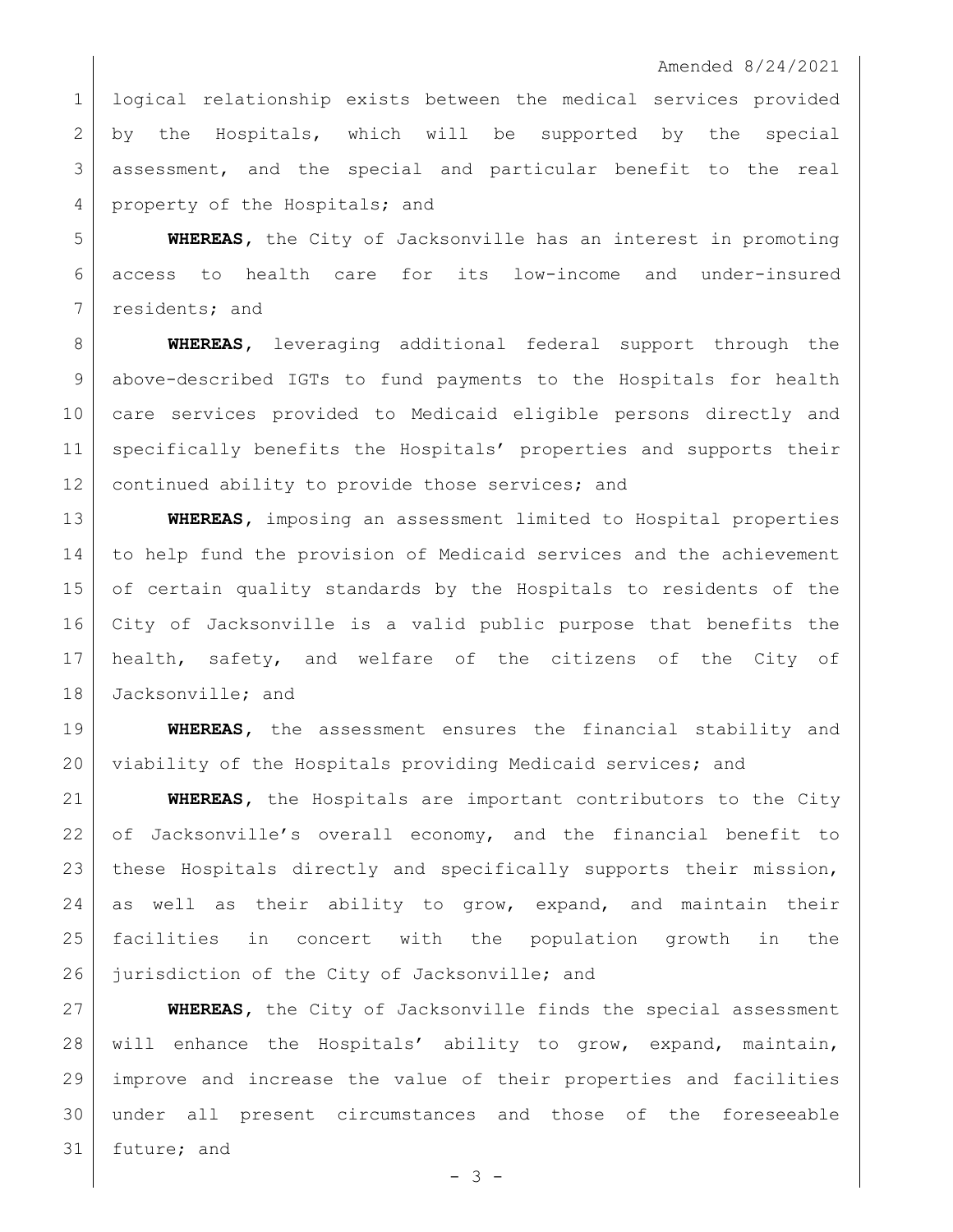**WHEREAS,** the City of Jacksonville will only impose, upon each Hospital property, a properly apportioned assessment in an amount 3 that is compliant with federal and state laws; and

 **WHEREAS,** this Ordinance will enable the City of Jacksonville to levy a special assessment, which is fairly and reasonably apportioned among the Hospitals' properties within the City of Jacksonville's jurisdictional limits, to establish and maintain a 8 system of funding for IGTs to support the non-federal share of 9 | Medicaid payments that will directly and specially benefit Hospital 10 properties; now, therefore

**BE IT ORDAINED** by the Council of the City of Jacksonville:

 **Section 1. Authority and Findings.** This Initial Special Assessment Ordinance is adopted pursuant to the authority granted in Chapter 170, *Florida Statutes*, and home rule powers conferred upon municipalities and chartered counties by Article VIII of the *Florida Constitution* and Chapters 125 and 166, *Florida Statutes*. Pursuant to Section 170.201, *Florida Statutes*, the City Council finds that providing enhanced municipal services at the rate of assessment established herein to the real properties described herein provides a direct and special benefit to such properties, which is different in type or degree from benefits provided to the community as a whole. This Ordinance shall serve as the resolution required to declare special assessments pursuant to Sections 170.03 and 170.201, *Florida Statutes*, and shall serve as the Initial 25 | Assessment Ordinance.

 **Section 2. Nature of Improvements and General Description of Improvement.** Pursuant to Sections 170.201 and 170.03, *Florida Statutes*, the nature of the proposed improvement is to finance the non-federal share of the State's Medicaid program thus stabilizing and improving quality of care provided to Florida's Medicaid population ("Medical Services") by special assessing only property

- 4 -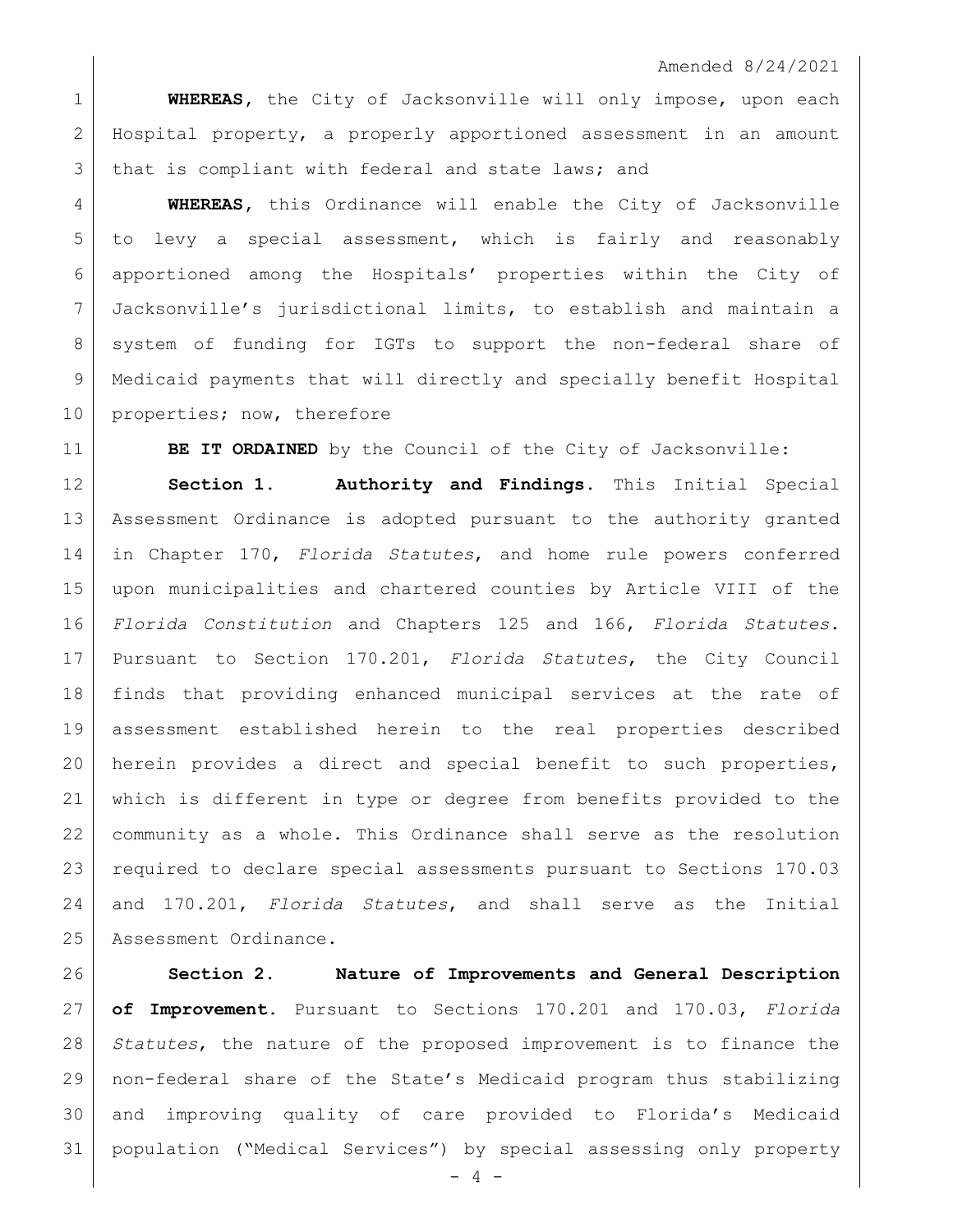benefitted.

 **Section 3. Portion Paid by Special Assessments.** Pursuant to Section 170.201 and 170.03, *Florida Statutes*, the funding raised 4 by the City of Jacksonville hospital special assessment will, through intergovernmental transfers ("IGTs") consistent with federal guidelines, provide the complete non-federal share for Medicaid payments to be made directly or indirectly in support of hospitals serving Medicaid beneficiaries; and may reimburse the City of Jacksonville for administrative costs associated with the implementation of the assessment, as further specified in the implementing ordinances.

 **Section 4. Manner of Assessments.** Pursuant to Sections 170.02 and 170.03, *Florida Statutes*, the manner for assessing property shall be calculated using a uniform rate determined by number of patients and revenue, or another similar uniform calculation, applied to each assessed property. The final rate will be defined in the preliminary assessment roll filed each year. The special assessments will be levied and collected pursuant to any method authorized by law, including, but not limited to, Chapter 170, *Florida Statutes* and Chapter 197, *Florida Statutes*.

 **Section 5. When Assessments Paid, Involvement of General Fund.** Pursuant to Sections 170.03 and 170.201, *Florida Statutes*, the special assessments will be remitted to the City at least thirty (30) days before the total allocation is due to be paid to the Agency for Health Care Administration. This date will be identified more precisely in the preliminary rate assessment roll ordinance, the total allocation is currently anticipated to be due on or around the end of October. The special assessments will cover the complete cost and there will be no impact or resources used from the General Fund.

**Section 6. Lands to be Assessed.** Pursuant to Sections

 $-5 -$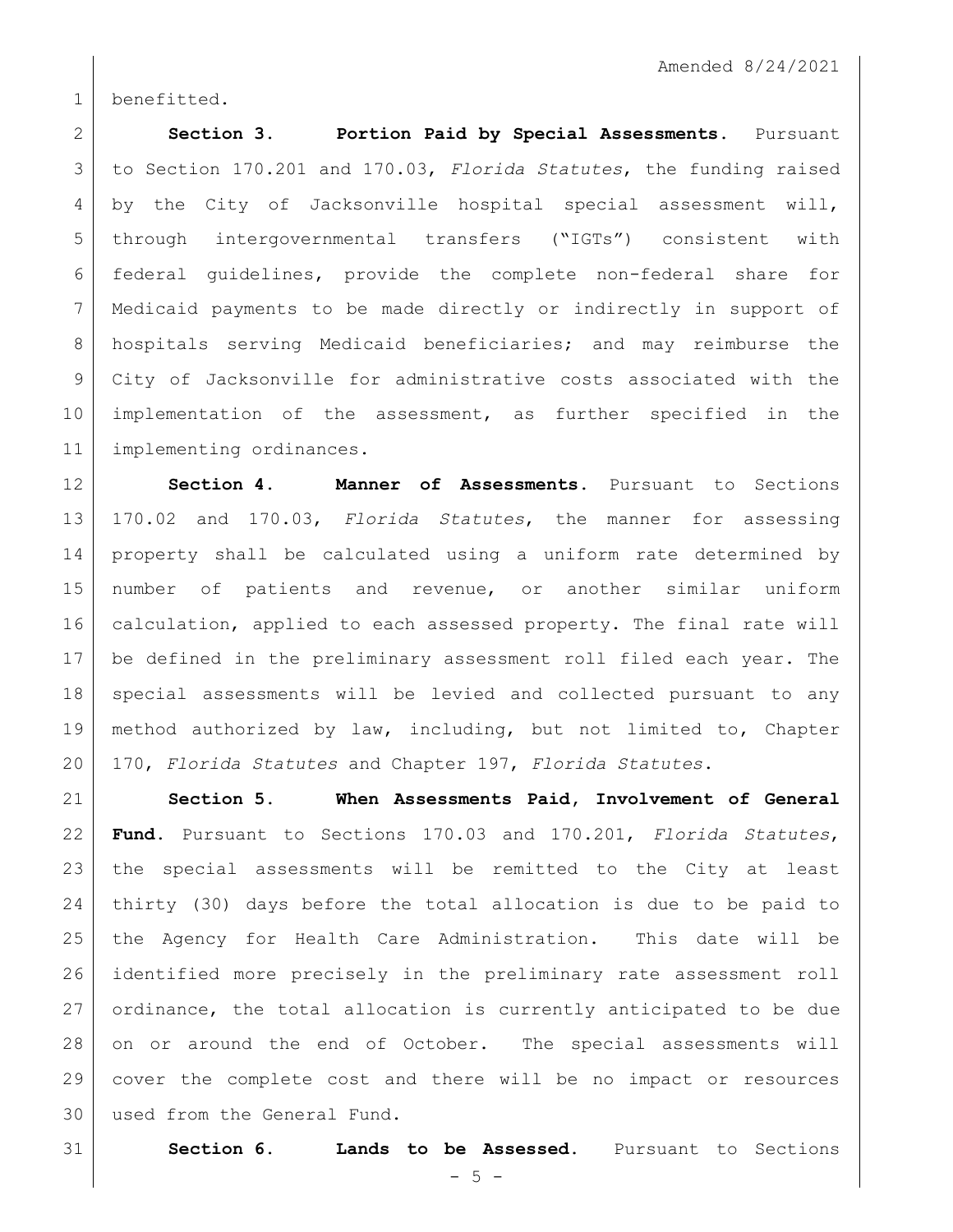170.03 and 170.201, *Florida Statutes*, the special assessments will be assessed only on the real property sites of such Florida Agency for Health Care Administration Licensed Hospitals, as defined in Fla. Stat. 395.002(12), located in Duval County.

5 | **Section 7. Total Costs.** Pursuant to Sections 170.03 and 170.201, *Florida Statutes*, the total cost for the project will be determined by AHCA, or will be estimated based on projected figures 8 determined based on historic records and statistical forecasts.

 **Section 8. Creating a new Chapter 491 (Local Provider Participation Fund), Title XIII (Health Code),** *Ordinance Code***.**  Chapter 491 (Local Provider Participation Fund), Title XIII (Health Code), *Ordinance Code*, is hereby created and shall read as follows:

#### **Title XIII – HEALTH CODE**

## **\* \* \***

# **Chapter 491 – Local Provider Participation Fund**

#### **Sec. 491.101. - Purpose.**

17 The special assessments authorized by this Chapter shall be imposed, levied, collected, and enforced against assessed properties located within the City of Jacksonville to benefit the assessed properties through enhanced Medicaid payments for local services.

### **Sec. 491.102. – Assessments Authorized.**

 (a) The City of Jacksonville is hereby authorized to create a 24 special assessment that shall be imposed, levied, collected, and enforced against assessed property to fund the non-federal share of Medicaid payments benefitting assessed properties providing local services in the City of Jacksonville. Funds generated as a result of the special assessment shall be held in a separate account called the local provider participation fund. The Director of Finance and Administration is hereby authorized to make disbursements of the local provider participation fund as follows:

- 6 -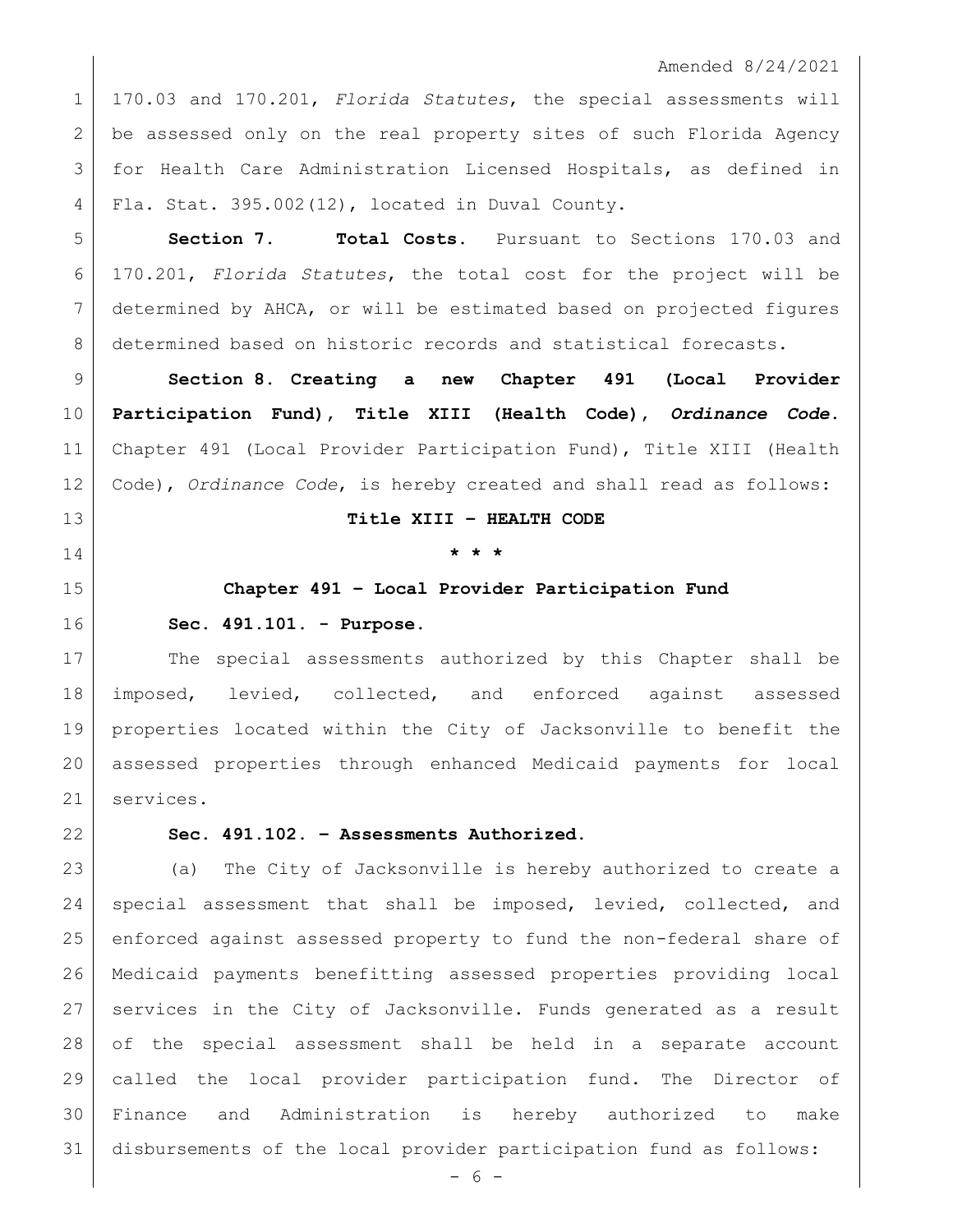(1) provide to the Florida Agency for Health Care Administration the non-federal share for Medicaid payments to be made directly or indirectly in support of hospitals serving 4 | Medicaid beneficiaries; and

 (2) reimburse the City of Jacksonville for administrative costs associated with the implementation of the assessment, as further specified in the implementing ordinances.

8 (b) The assessment shall be broad based, and the amount of the assessment shall be uniformly imposed on each assessed property. The assessment may not hold harmless any institutional health care provider, as required by federal law. As permitted by law, assessment shall constitute a lien upon the assessed properties equal in rank and dignity with the liens of all state, City of Jacksonville, district, or municipal taxes and other non-ad valorem assessments. Enforcement of the assessment shall be by any 16 remedy authorized by law.

 (c) Creation and implementation of the assessment shall not result in any additional pecuniary obligation on the City of Jacksonville.

 (d) Any reasonable expenses the City of Jacksonville incurs to collect delinquent assessments, including any attorney's fees incurred as a result of contracting with an attorney to represent the City of Jacksonville in seeking and enforcing the collection of delinquent assessments, are authorized as administrative costs, 25 | subject to any limitation in federal or state law.

# **Sec. 491.103.- Computation of Assessment.**

 (a) The annual assessment shall be specified for each assessed property in the implementing ordinances. The City of Jacksonville shall set the assessment in amounts that in the aggregate will generate sufficient revenue to fund the non-federal share of Medicaid payments associated with local services to be

- 7 -